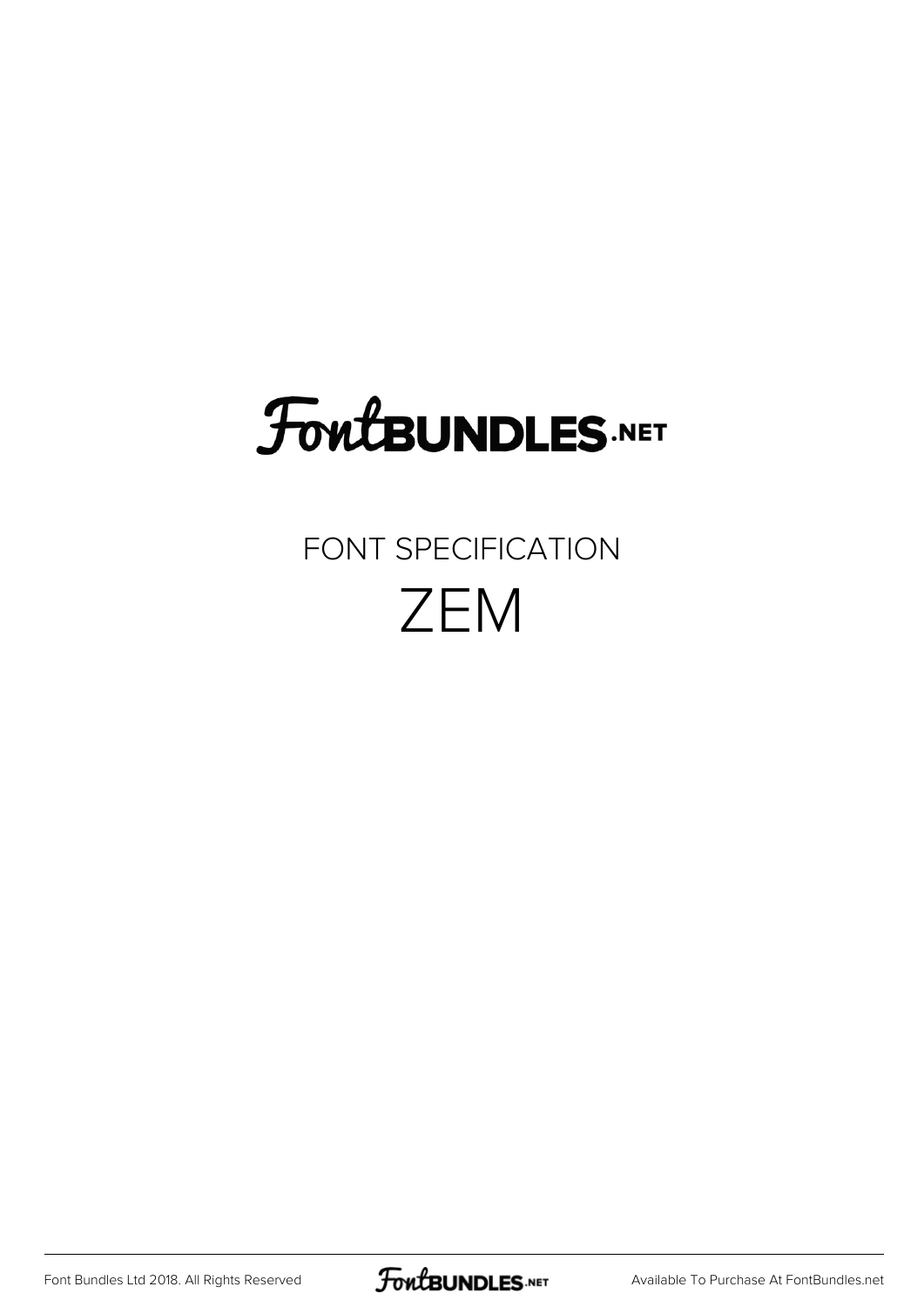### ZEM 01 - Regular

**Uppercase Characters** 

# ARCD 55 GHIJKI MNOP 9R ST U VWXY7

Lowercase Characters

## ABCDEFGHIVKLMNOP TRSTU VWXYZ

**Numbers** 

0123456789

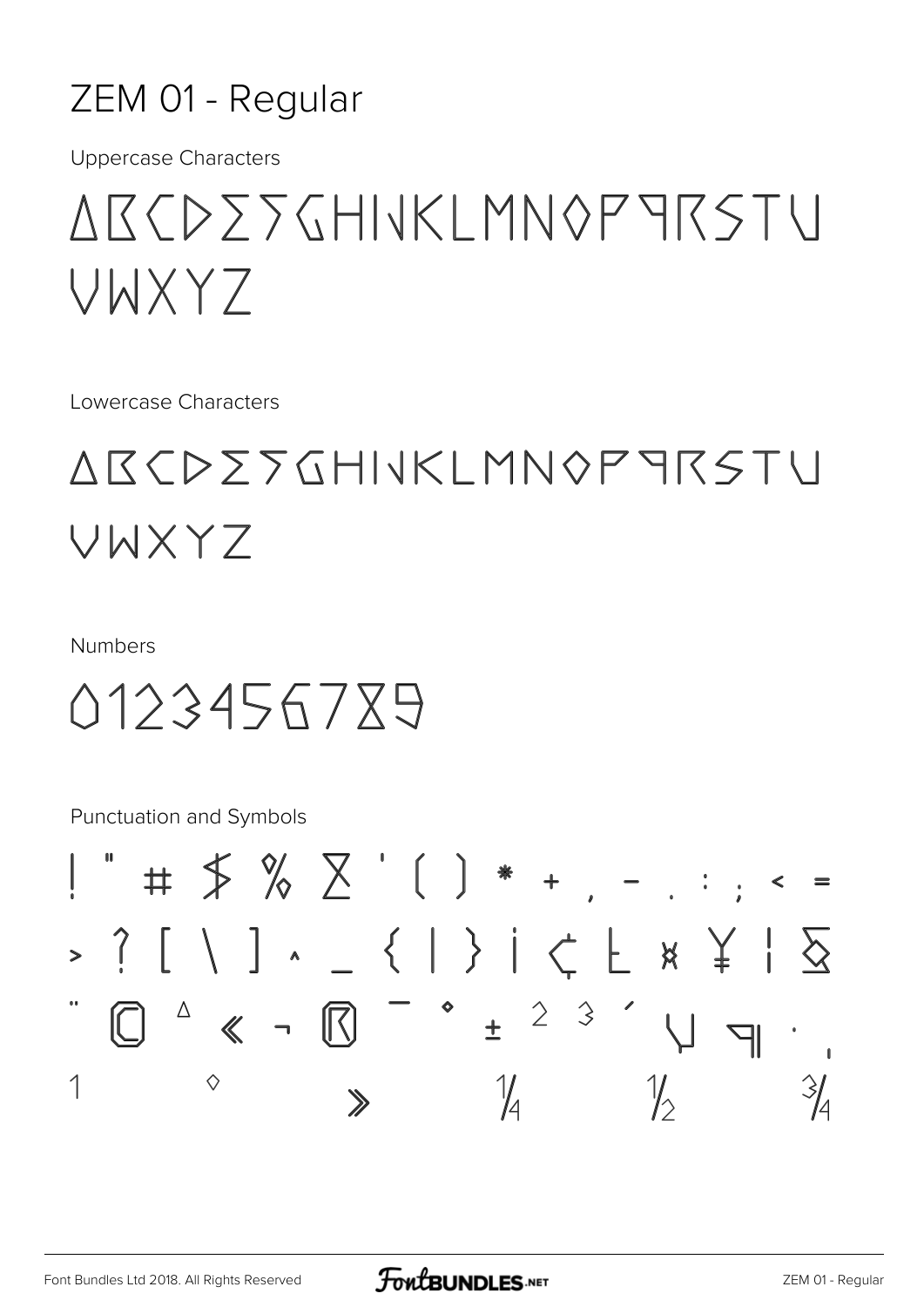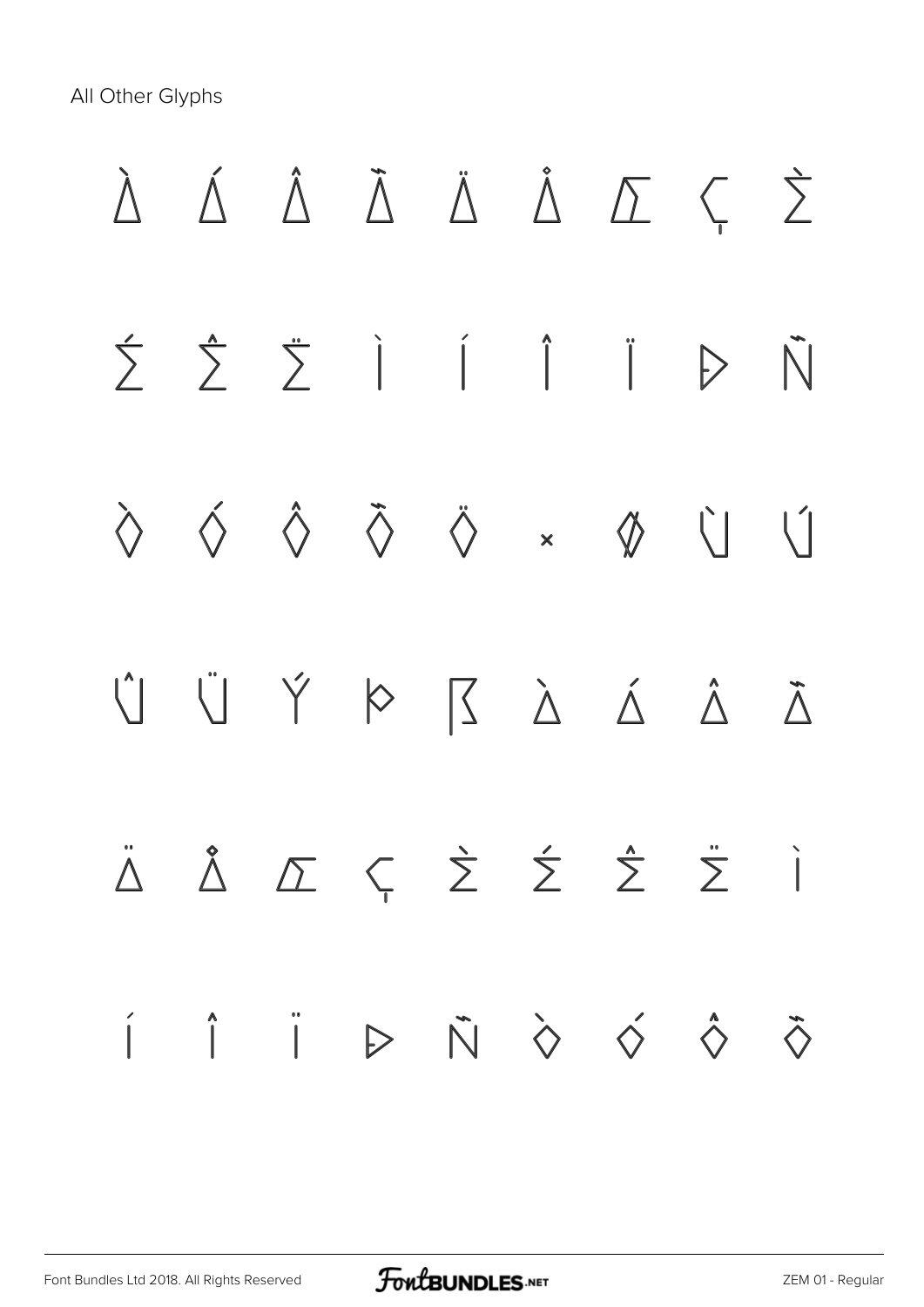

 $\blacktriangle$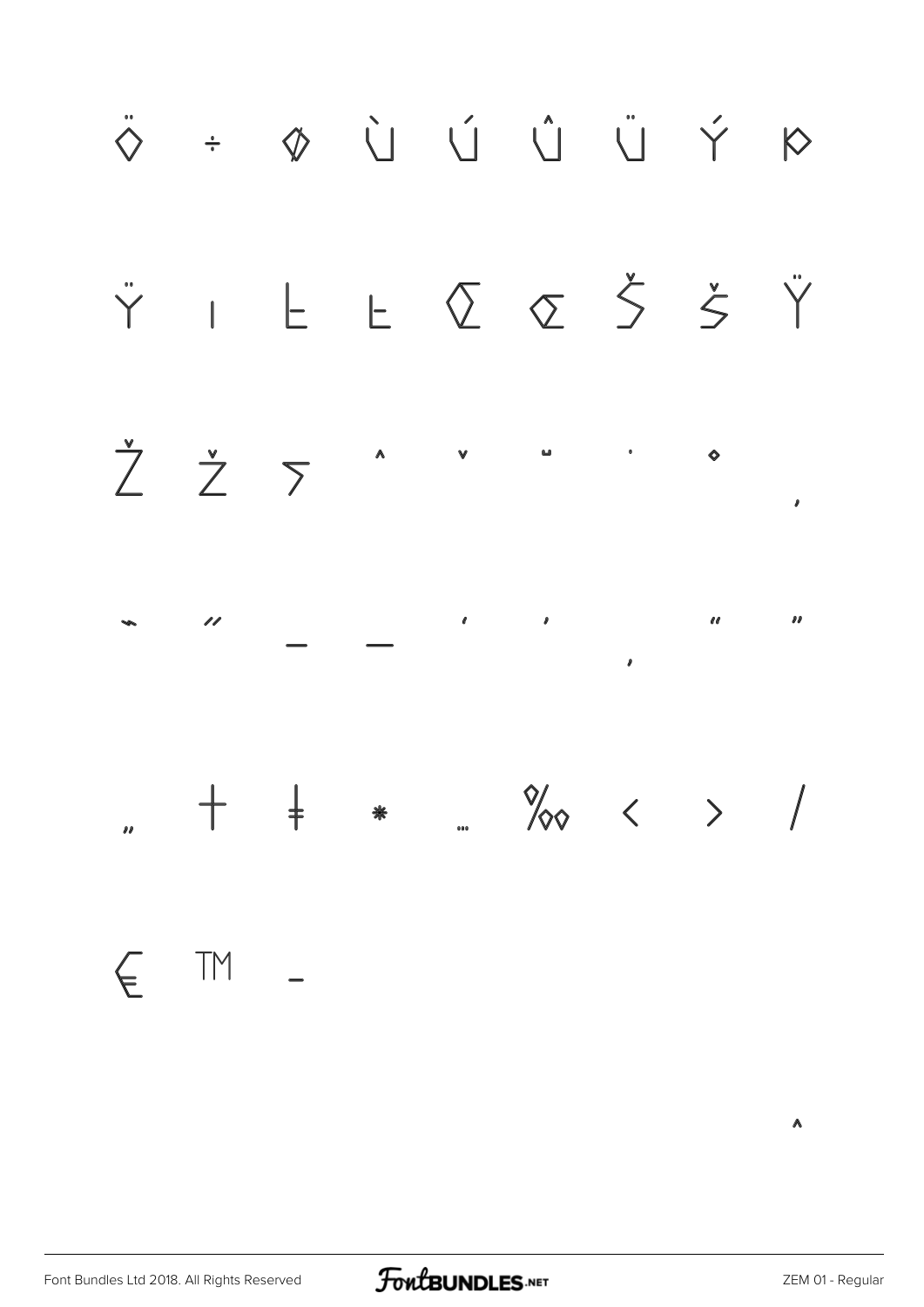### $\overline{\chi}$

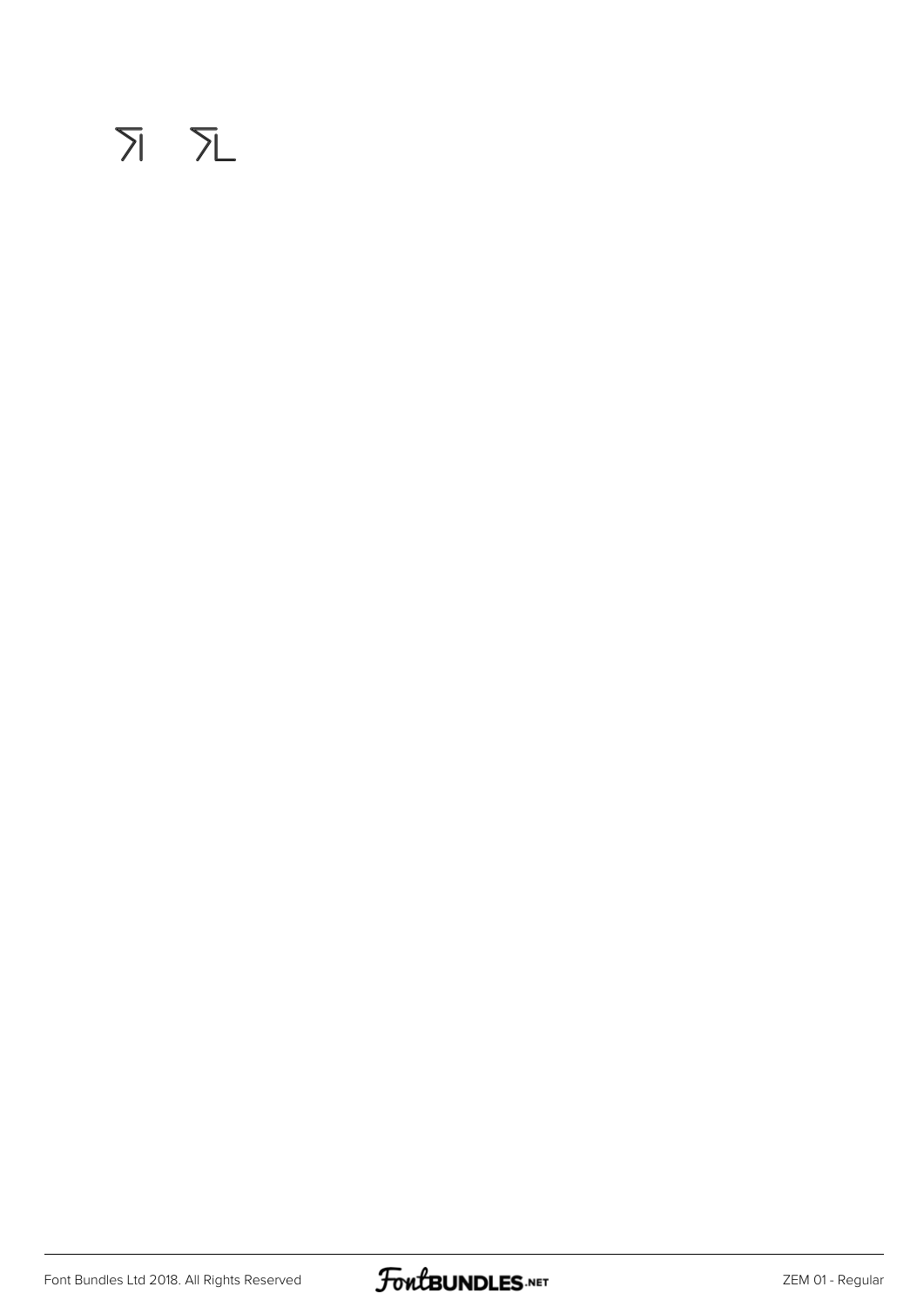### ZEM 02 - Regular

**Uppercase Characters** 

# ARCD ESCHIJKI MNOP FRST U VWXY7

Lowercase Characters

## ARCDEFGHIVKLMNOP TRSTU VWXYZ

**Numbers** 

0123456789

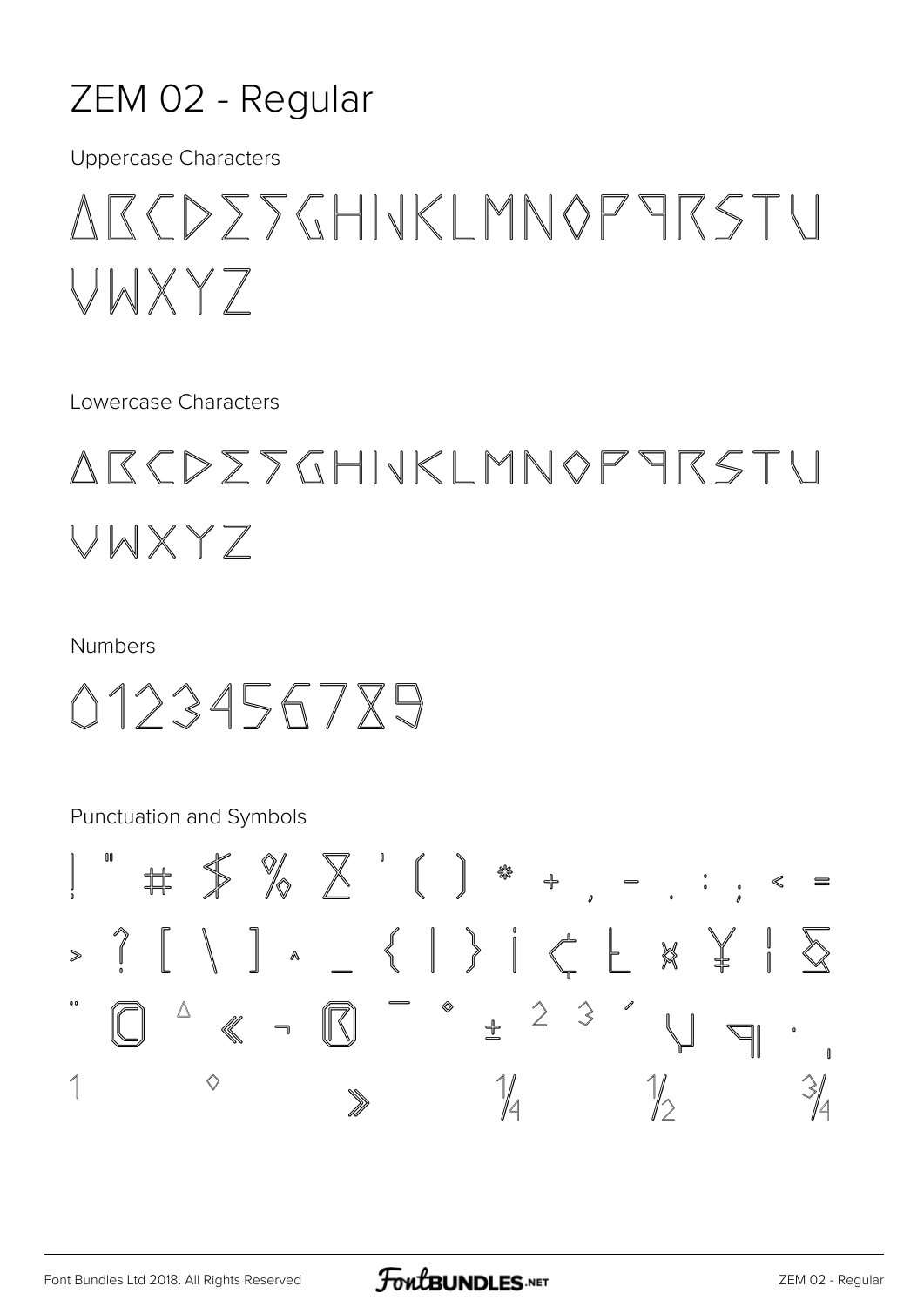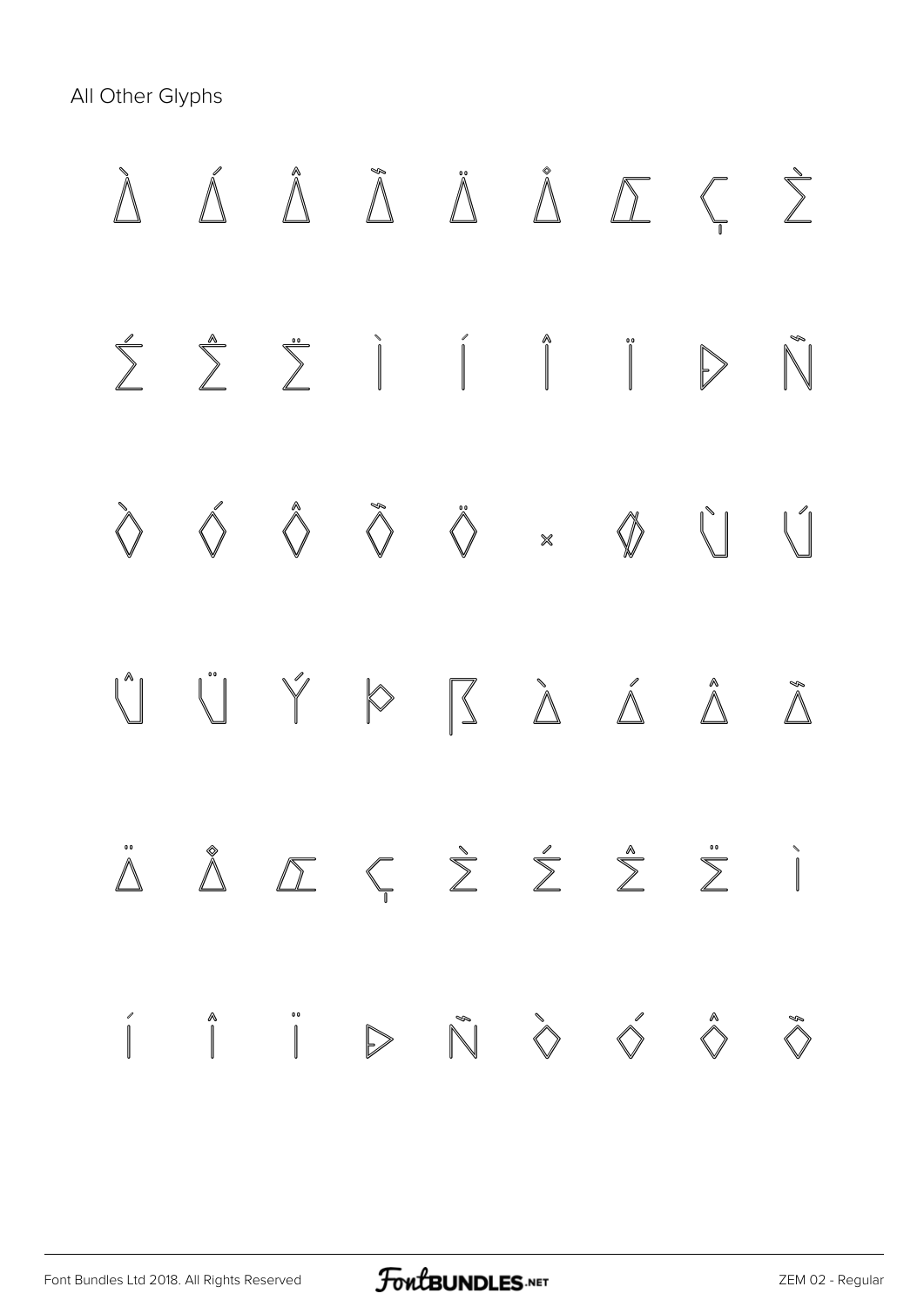

 $\mathbb A$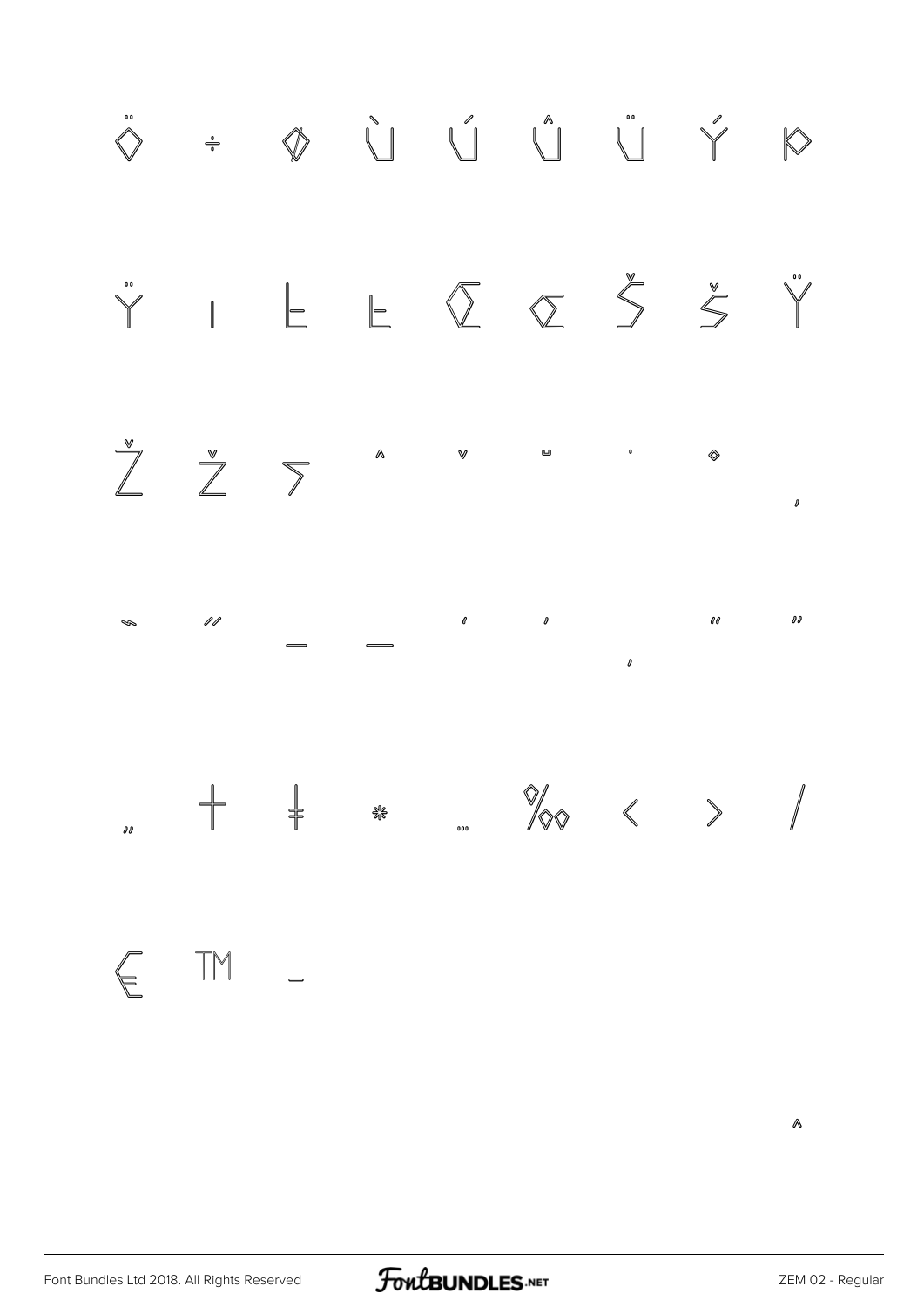### fi fl

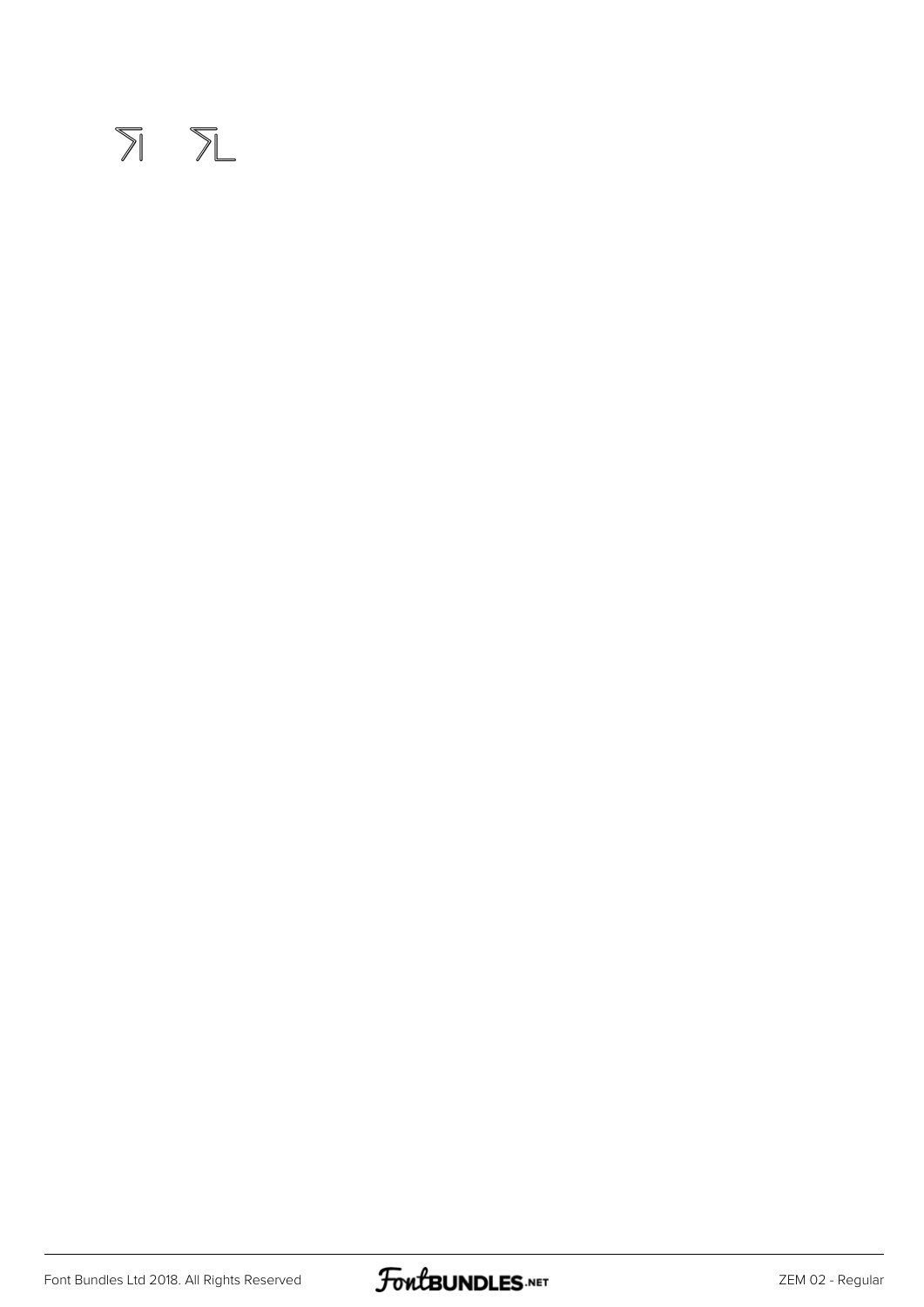### ZEM 03 - Regular

**Uppercase Characters** 

# ARCD 55 GHIJKI MNOP 9R ST U VWXY7

Lowercase Characters

## ABCDEFGHIJKLMNOP TRSTU VWXYZ

**Numbers** 

0123456789

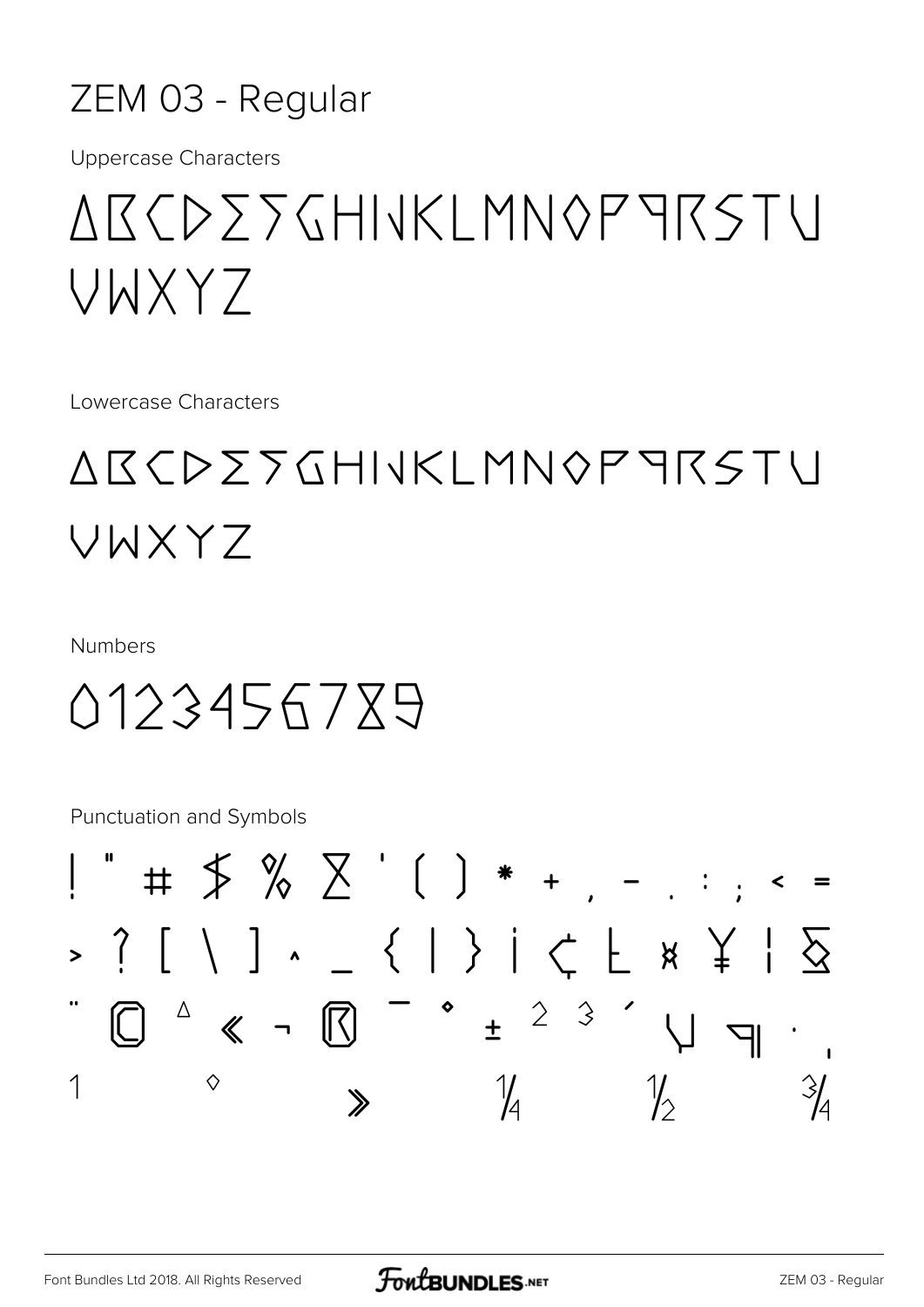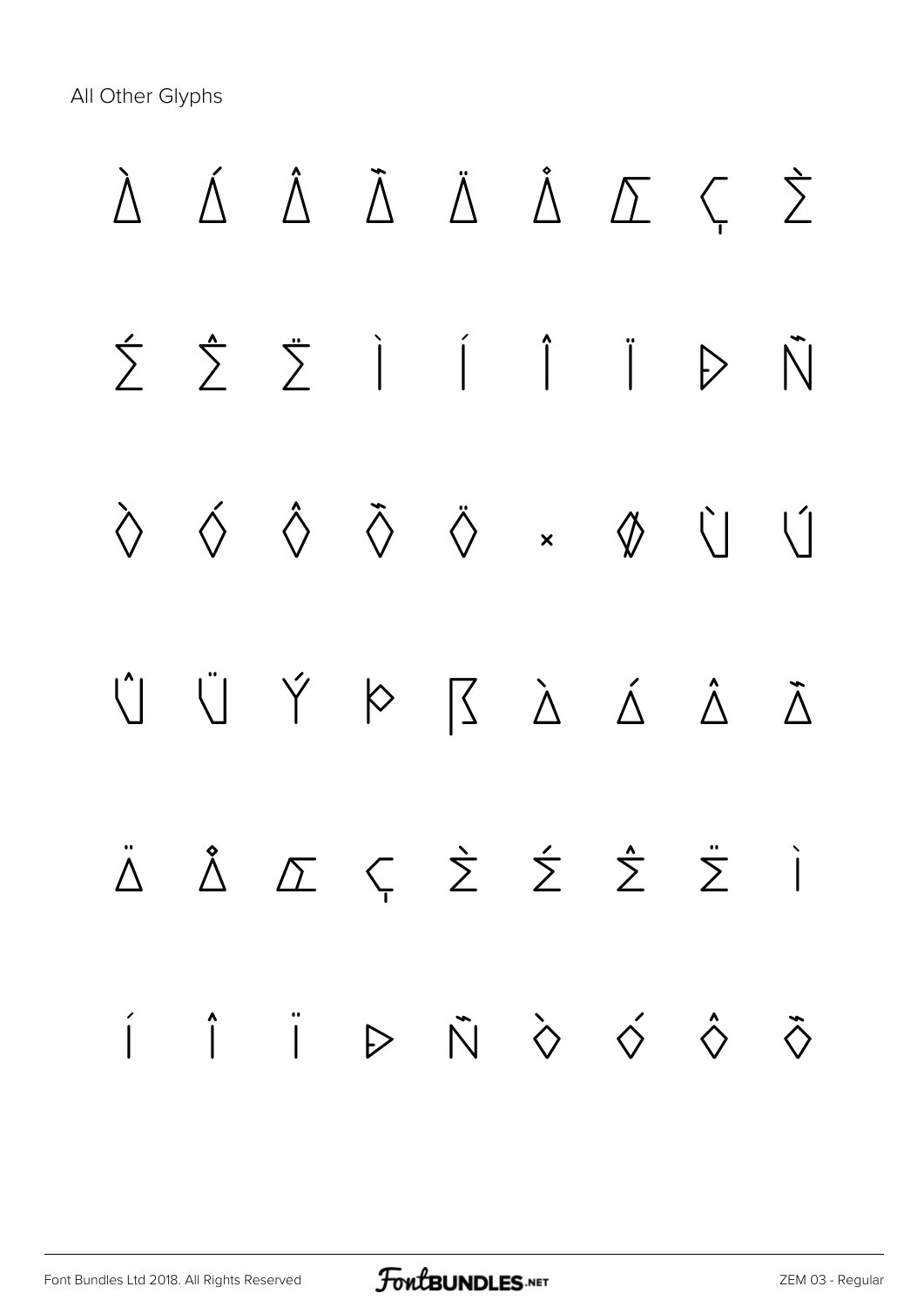

 $\boldsymbol{\lambda}$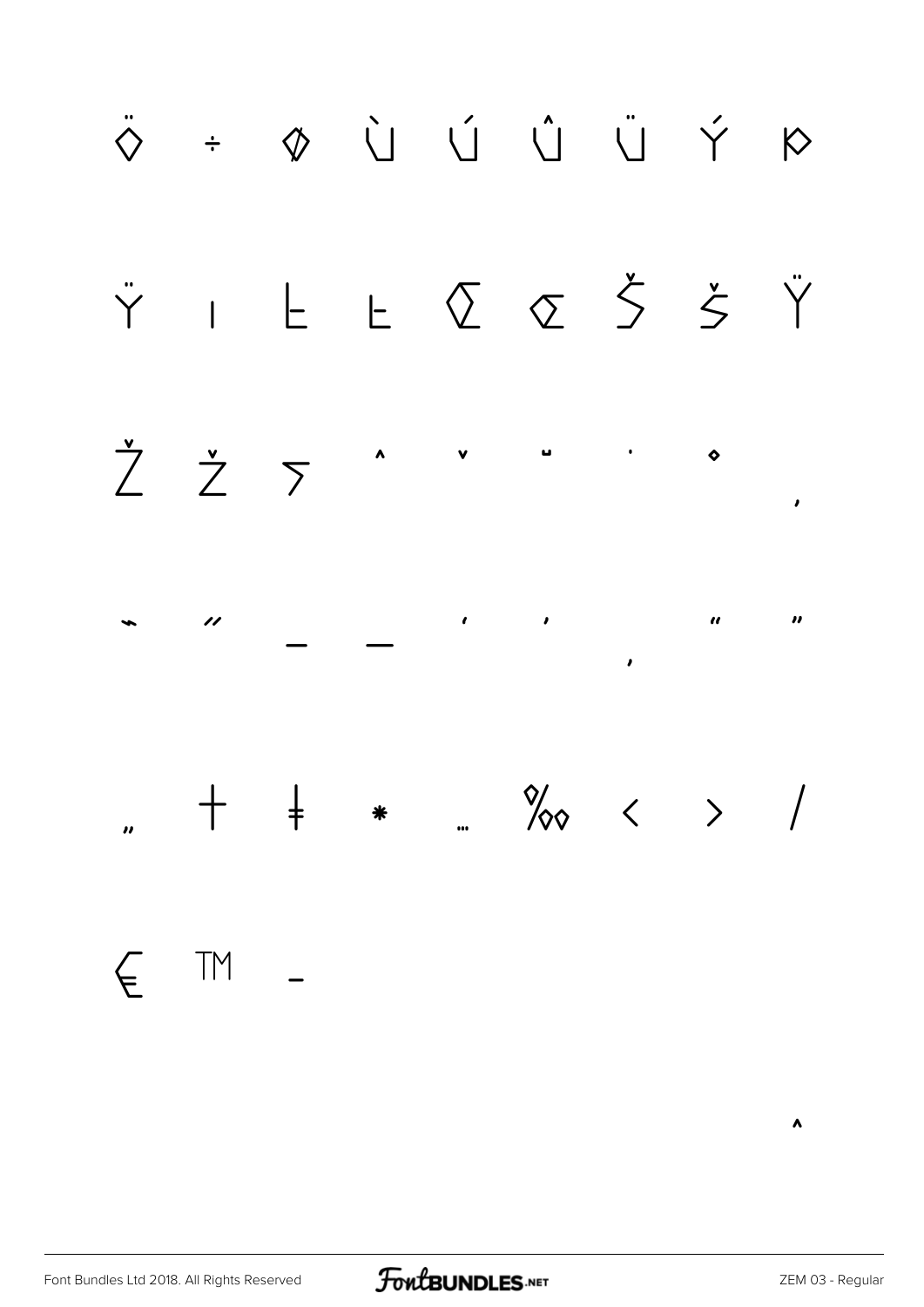### $\overline{\gamma}$   $\overline{\gamma}$

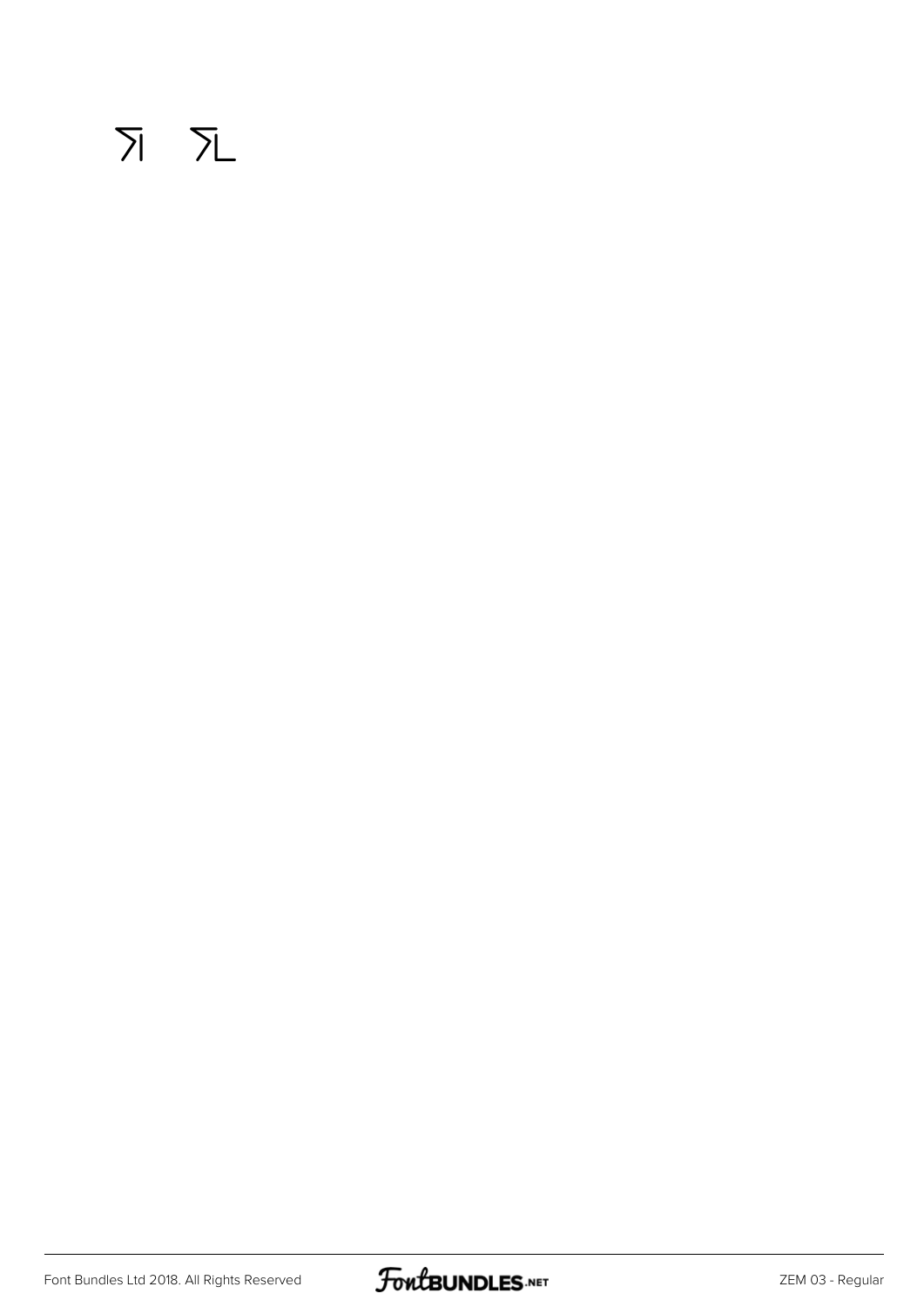#### ZEM 04 - Regular

**Uppercase Characters** 

# $R<\triangleright$   $>$   $>$   $K<$   $H1\sqrt{K}$  |  $M1\sqrt{F}$   $H1\sqrt{F}$ VWXY7

Lowercase Characters

### $\wedge$   $\wedge$   $\wedge$   $\triangleright$   $\ge$   $\wedge$   $\wedge$   $\wedge$   $\vee$   $\wedge$   $\wedge$   $\wedge$   $\wedge$   $\vee$   $\wedge$   $\wedge$   $\wedge$   $\wedge$   $\wedge$   $\wedge$   $\wedge$   $\wedge$   $\wedge$   $\wedge$   $\wedge$   $\wedge$   $\wedge$   $\wedge$   $\wedge$   $\wedge$   $\wedge$   $\wedge$   $\wedge$   $\wedge$   $\wedge$   $\wedge$   $\wedge$ VWXY7

#### **Numbers**

0123456789

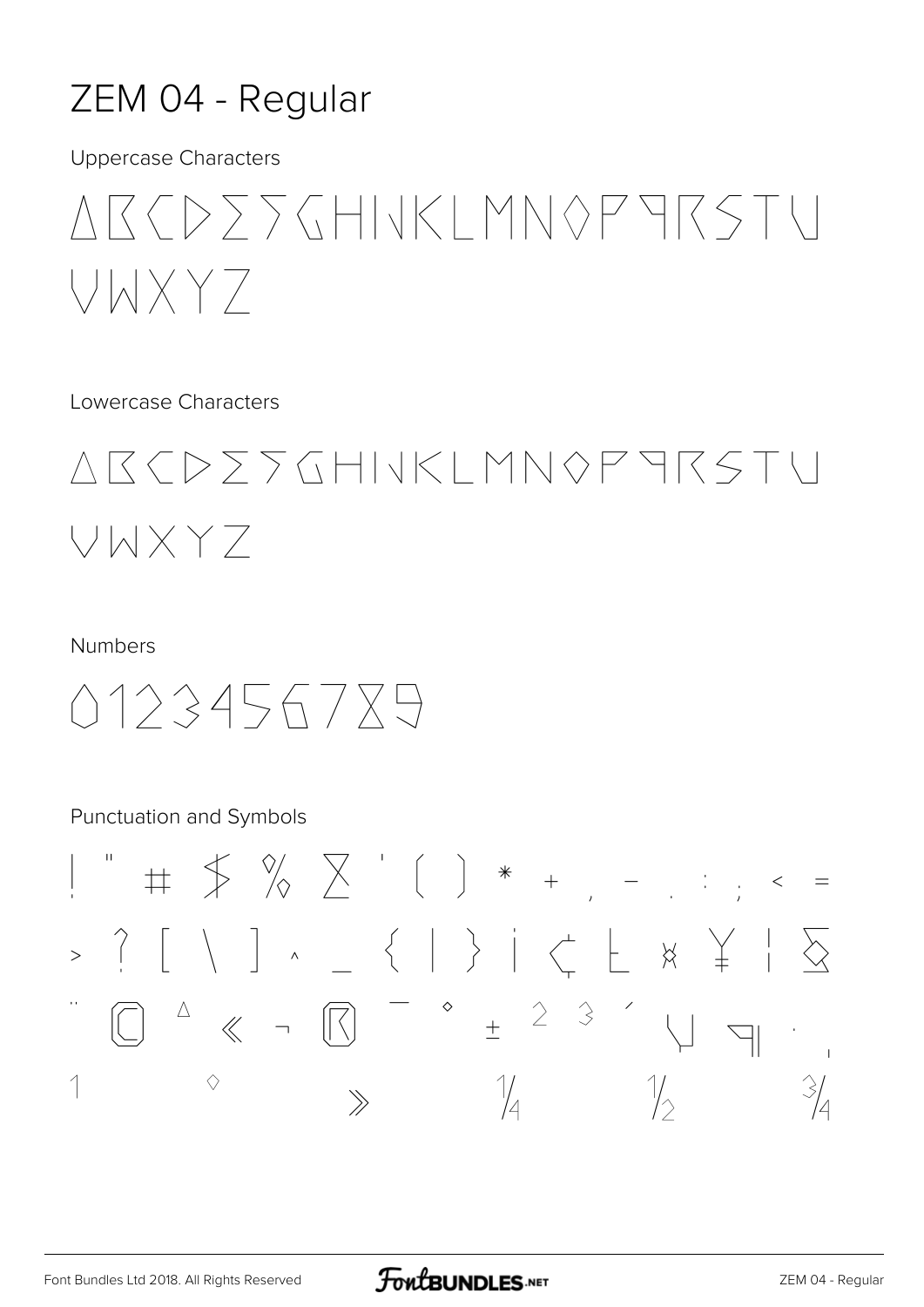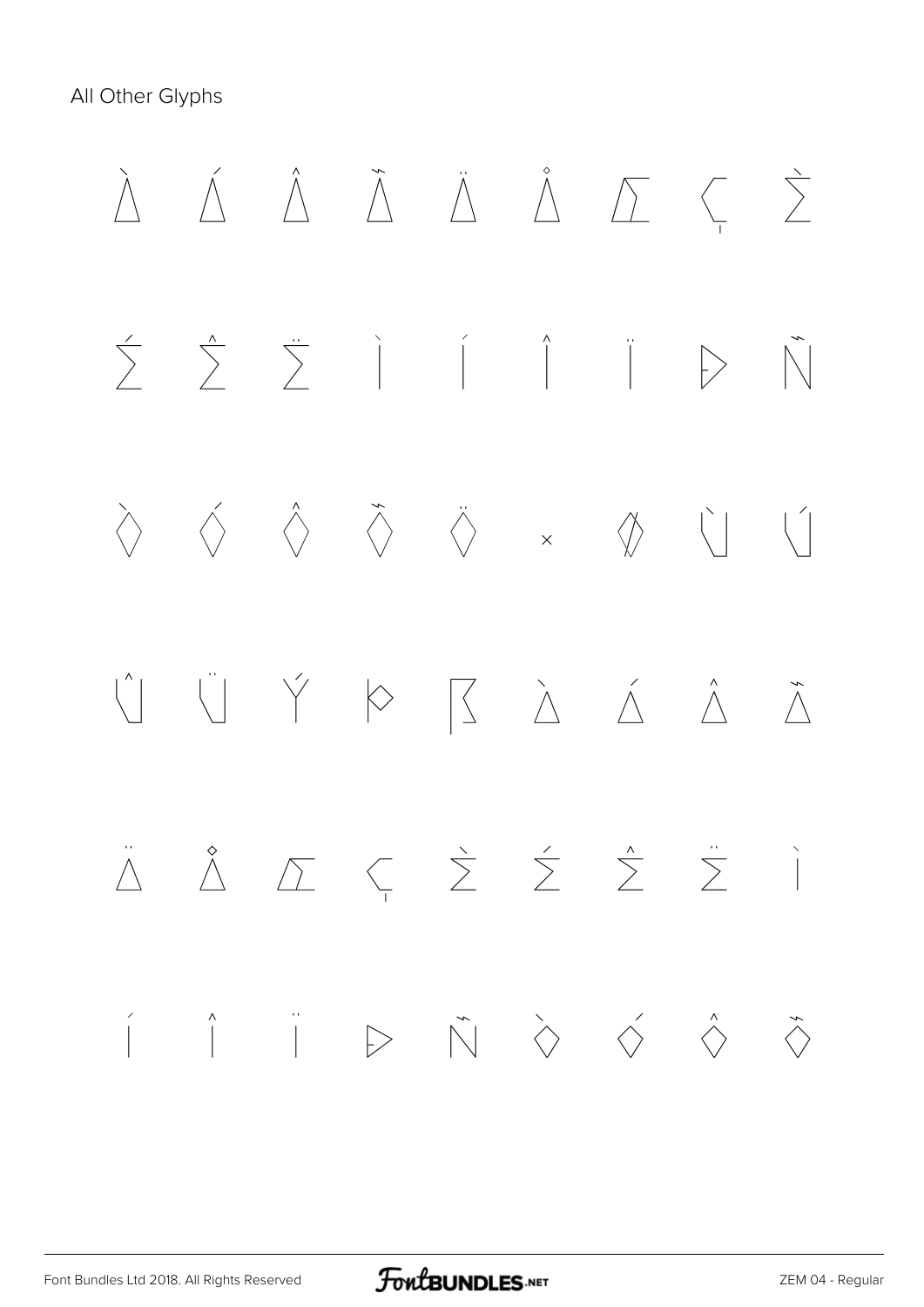

FontBUNDLES.NET

 $\boldsymbol{\wedge}$